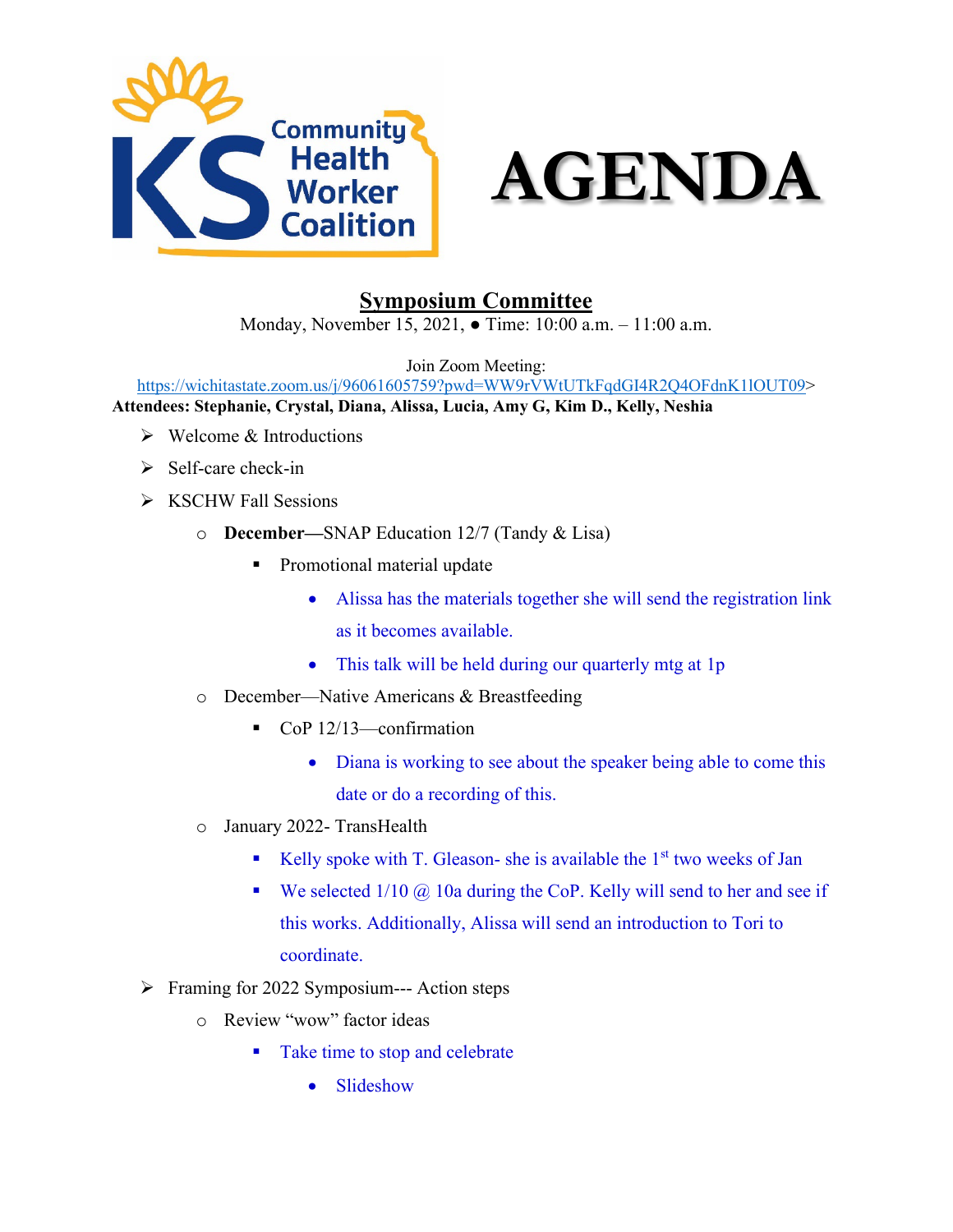



- CHW of the year
- Elevate the work over the past year and use a map to show where CHWs are over the years and how we've grown
- Pictures
- CHW month- by Governor- proclamation good for a year—we'd have to go through the same thing again
- The governor called our CHWs to CEI executives-Alissa will seek out the email
- Diana is willing to call and ask her connections for a few words and for the proclamation from the governor
- Alissa- mentioned asking David Toland for some words on CHWs
- https://kschw.org/wp-[content/uploads/2021/06/Proclamation](https://kschw.org/wp-content/uploads/2021/06/Proclamation-1.1-CHW-Month.pdf)-1.1- CHW-[Month.pdf](https://kschw.org/wp-content/uploads/2021/06/Proclamation-1.1-CHW-Month.pdf)
- A thought is to invite as many CHW coalition members to take a pic with governor doing the signing
- <https://content.govdelivery.com/accounts/KSOG/bulletins/2e81651>
- Highlight Kansas State Research and Extension partnership and work on health equity.
	- Elaine is a super advocate for CHWs. The Keynote speaker at the recent KSRE could be someone to invite
	- Somehow focus this on health equity
	- One Health Initiative—ties in environmental issues
	- Possible things to share about Elaine's tour and what she's learned about Kansas
		- o Awareness of equity and what was shared from those encounters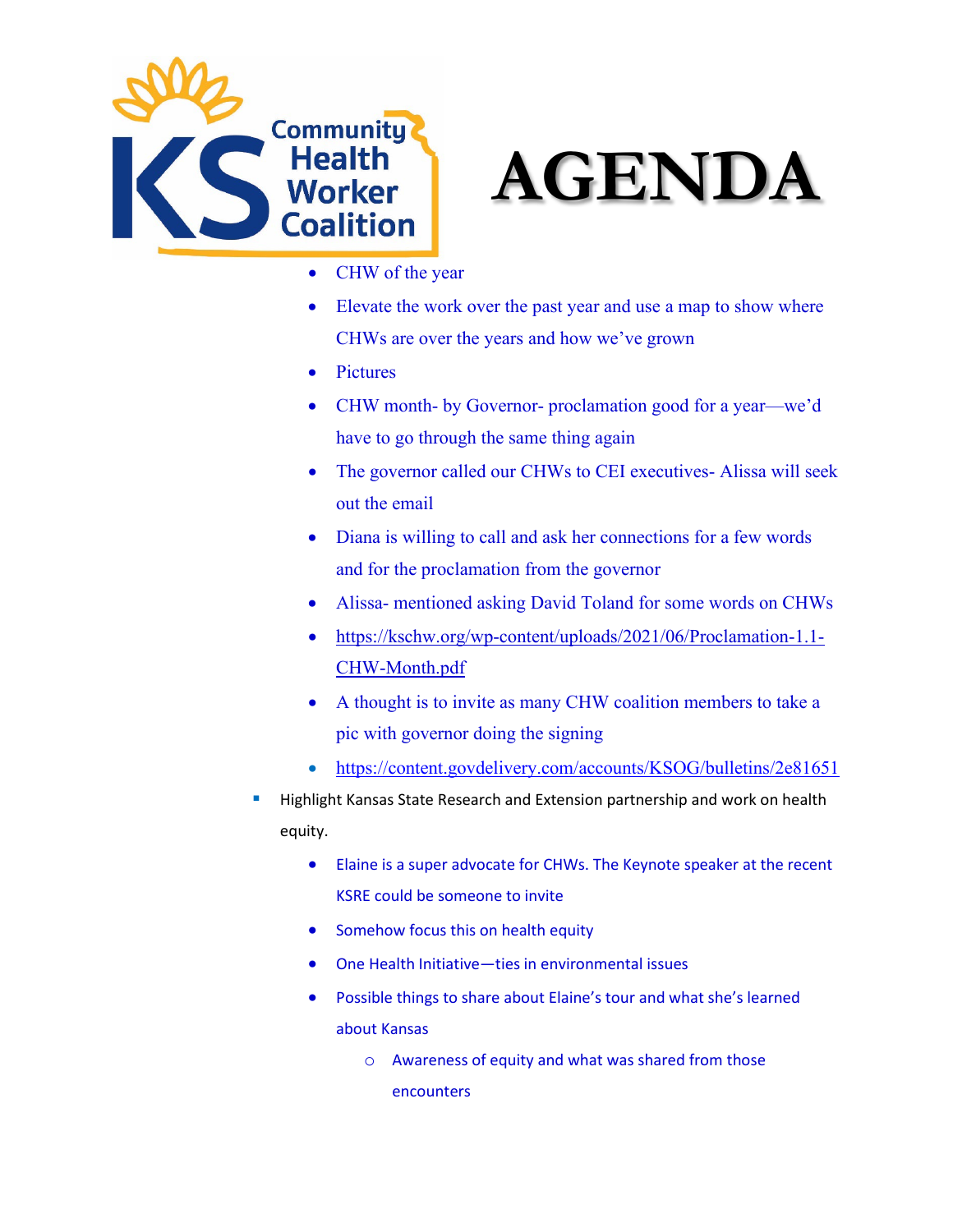



- Marvin Stottlemire—retired. We would need to consider Brett Culp (KDHE) instead.
	- o Brett- could be in a breakout session or somewhere in the middle to speak and add a humor aspect and good energy. Perhaps, we could pay someone to emcee?—Alissa will look into this. <https://brettculp.com/>
- WE paused here to transition to fundraising convos that need to happen before the new year
- o Secure breakout speakers
- o Interpretation services
- o Review organizers contacted for fundraising requests
	- **KUMC** sponsorship- Ask Tom
	- Have a slot on the agenda to highlight sponsors
	- The social service referrals systems that support these efforts should be asked (IRIS--Panel idea—KU come in and talk about where they were 5 years ago vs now ( add to **DECEMBER 2021** agenda- Stefanie, just to see what KU and KDHE is using), Healthify, Enterprise)
	- Sunflower
	- Aetna- (Lucia)—They have been working with SDOH. Aunt Bertha Platform- talk about this work and how it benefits the community. Ty Herdon- Regional rep.
	- Panel--- for the use of Aunt Bertha Referral Platform to talk about it from the various community users?
	- Use café model for tables to be available for folks to stop by and present without taking away from the overall Symposium
	- ALL fundraising dollars will go toward food and the Symposium event! Yay!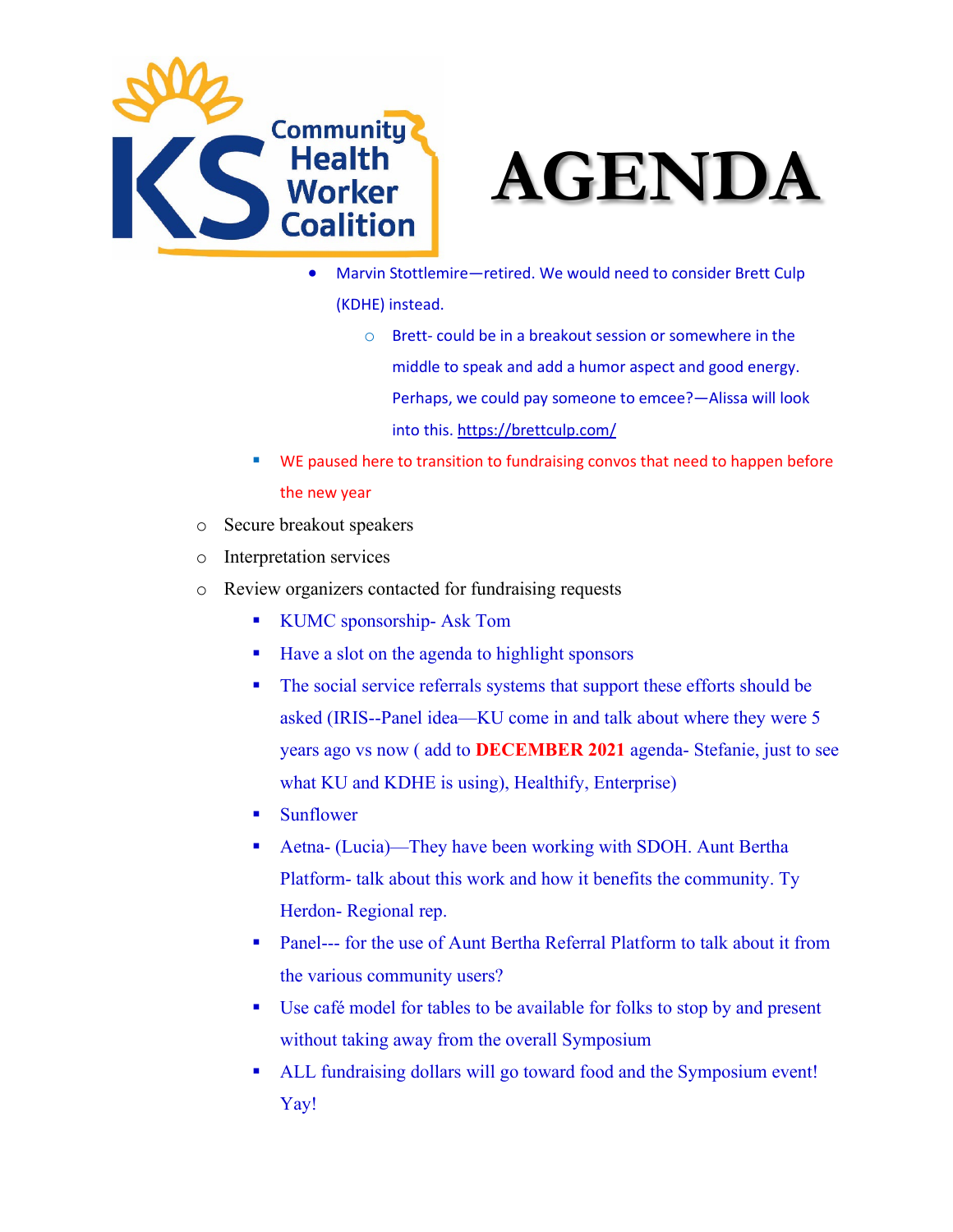



- o Scholarship distribution
	- KDHE have about 50 scholarships
	- Allys and CHWs with NACHW talk about contributions and the different angles in which we approach CHW work---maybe have name tags on if you are Ally or CHW—to help prioritize voices that are unheard during the symposium convos (is this data we want to collect necessarily on who's an ally and chw?)

## **EXT STEPS**

Who will do what by next meeting

- o CoP 12/13—confirmation
	- Diana is working to see about the speaker being able to come this date or do a recording of this.
	- The social service referrals systems that support these efforts should be asked (IRIS--Panel idea—KU come in and talk about where they were 5 years ago vs now (add to **DECEMBER 2021** agenda- Stefanie, just to see what KU and KDHE is using)
	- We selected  $1/10 \omega$  10a during the CoP. Kelly will send to her and see if this works. Additionally, Alissa will send an introduction to Tori to coordinate.
- o Secure breakout speakers
- o Interpretation services
- o Diana is willing to call and ask her connections for a few words and for the proclamation from the governor
	- Alissa- mentioned asking David Toland for some words on CHWs
- o